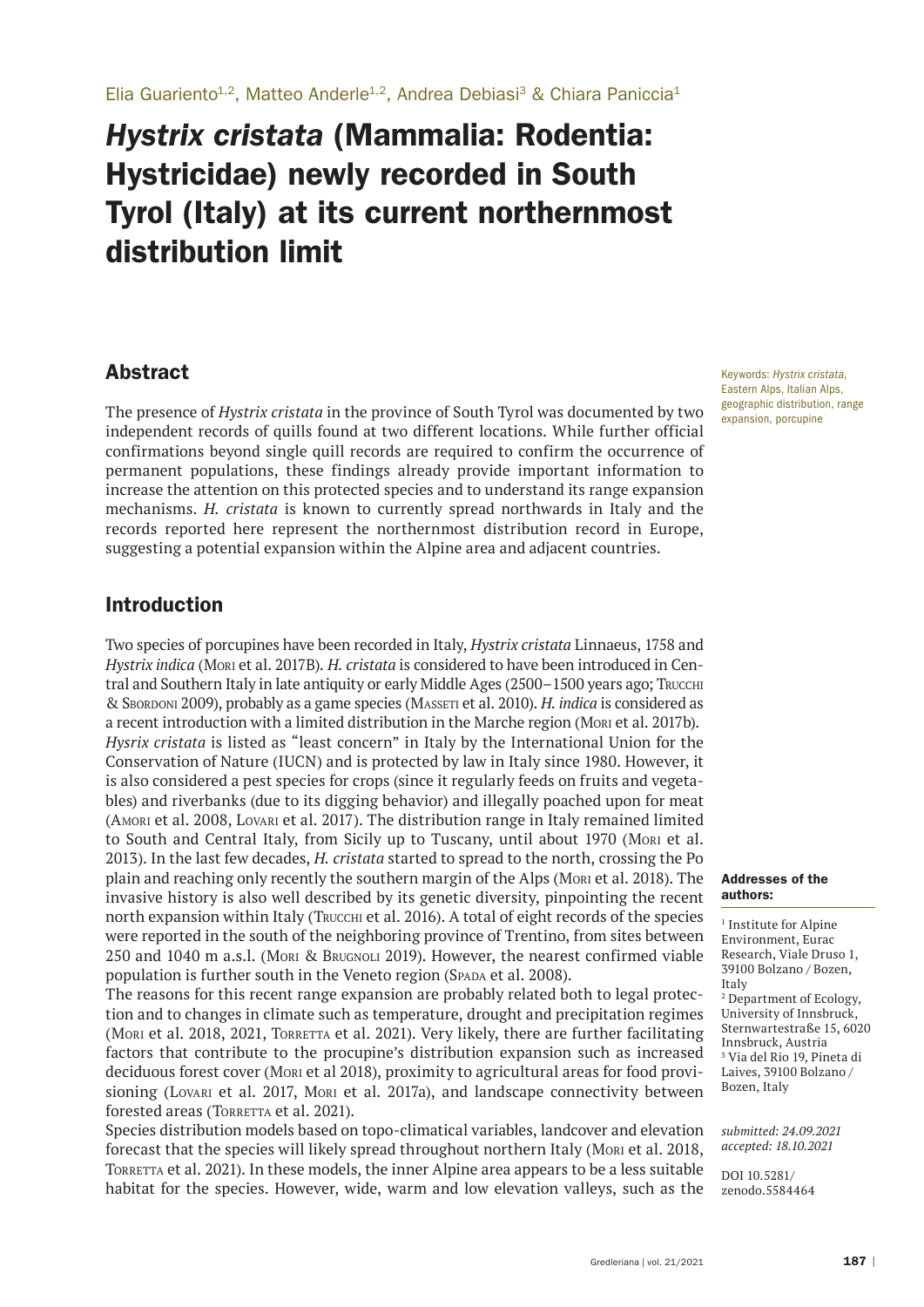Adige/Etsch valley, provide an optimal corridor connecting the Po plains to the Alpine area, as has already been demonstrated for several Mediterranean and other introduced species occurring in the province of South Tyrol (e.g., BALLINI & WILHALM 2014, GUARIENTO et al. 2019). The distribution models computed by Mori et al. (2018, 2021) already denote the major valleys connected to the Po plain as a potentially suitable habitat for the species. However, data is lacking to rate the potential mobility and dispersion of porcupines that can lead to considerable range expansions via less suitable habitats (but see Torretta et al. 2021 for the Po plain) and across natural barriers, such as the mountain range of the Alps. Nevertheless, it is known that *Hystrix cristata* can use areas covered in snow in parts of the year up to 1900 m a.s.l. in the Apennine (Amori et al. 2008). We report here two independent findings of quills that denote the first records of the presence or at least passage of *Hystrix cristata* in the Alpine border province of South Tyrol where it was never recorded before (HELLRIGL 1996), currently being the northernmost record reported in Europe.

#### Material & Methods

Occasional findings of quills were the trigger for the present study. Where quills had been recorded, visual inspection of the surrounding area was carried out by the authors in summer 2021 looking for further quills, scat, or potential dens. Further, two camera traps (1 Boskon BG 520 and 1 Bushnell Trophy Hd Aggressor) were installed at the first site with sweet corn, apples and dried plums as bait (as demonstrated effective attractant to *Hystrix cristata* in Mori 2017) to increase record probability. Cameras were placed at a height of ~80–150 cm from the ground level and were activated for 24 h/day. The cameras were set up the location of the first quill finding near Vadena/Pfatten and were left unattended throughout the sampling period, ranging between ranging from the 5th August to 14th October 2021. The two cameras were active for a total of 70 days and nights. In the location of Villandro/Villanders, no camera trap was installed since the high elevation of this record probably originated from a dispersing individual crossing the area.

#### **Results**

Three quills were found by Andrea Debiasi at the beginning of October 2020 (Fig. 1A) in the vicinity of Pfatten/Vadena (GPS coordinates - EPSG: 4326, 46.4160 N, 11.3042 E). The quills were found on the side of the forest road that starts from Vadena/Pfatten in direction Monticolo/Montiggl. The area is not much frequented by people and is characterized by a steep, south-east exposed and warm forest (mixed forest with downy and sessile oak, hop hornbeam and chestnut) with lots of *Ruscus aculeatus* undergrowth. The site is located at about 260 m a.s.l. and characterized by a mild sub-Mediterranean climate. The steep location, with many larger gravels potentially offers a lot of hiding spots and dens and is closely located to apple orchards near the locality of Vadena/Pfatten.

Two visual searches in the area did not result in any further evidence (quills, scat, or dens). The second independent record was made by Matteo Anderle in the locality of Villandro/Villanders (GPS coordinates - EPSG: 4326, 46.6495 N, 11.5075 E) on the 17th June 2021 (Fig. 1B) and consisted in one single quill found sticking in the soil of a coniferous forest with larch and Swiss pine. In comparison to the first finding, this was a rather short and partly consumed quill. The site is located at 1790 m a.s.l. and characterized by a colder climate. This is a rather high elevation record, more likely originating from an individual passing by rather than inhabiting the surroundings permanently since snow cover for over one month is generally regarded as unsuitable for this species (Mori 2018). The here reported records extend linearly the northward spread (Spearman rank correlation  $r = 0.97$ ; Fig. 2) of the species in Italy as described by Mori et al. (2013). The camera traps did not record any individual of Hystrix cristata during the exposure period. However, a minimum of four species of meso- and large mammals where occasionally recorded by video in the locality of Vadena/Pfatten (Tab. 1).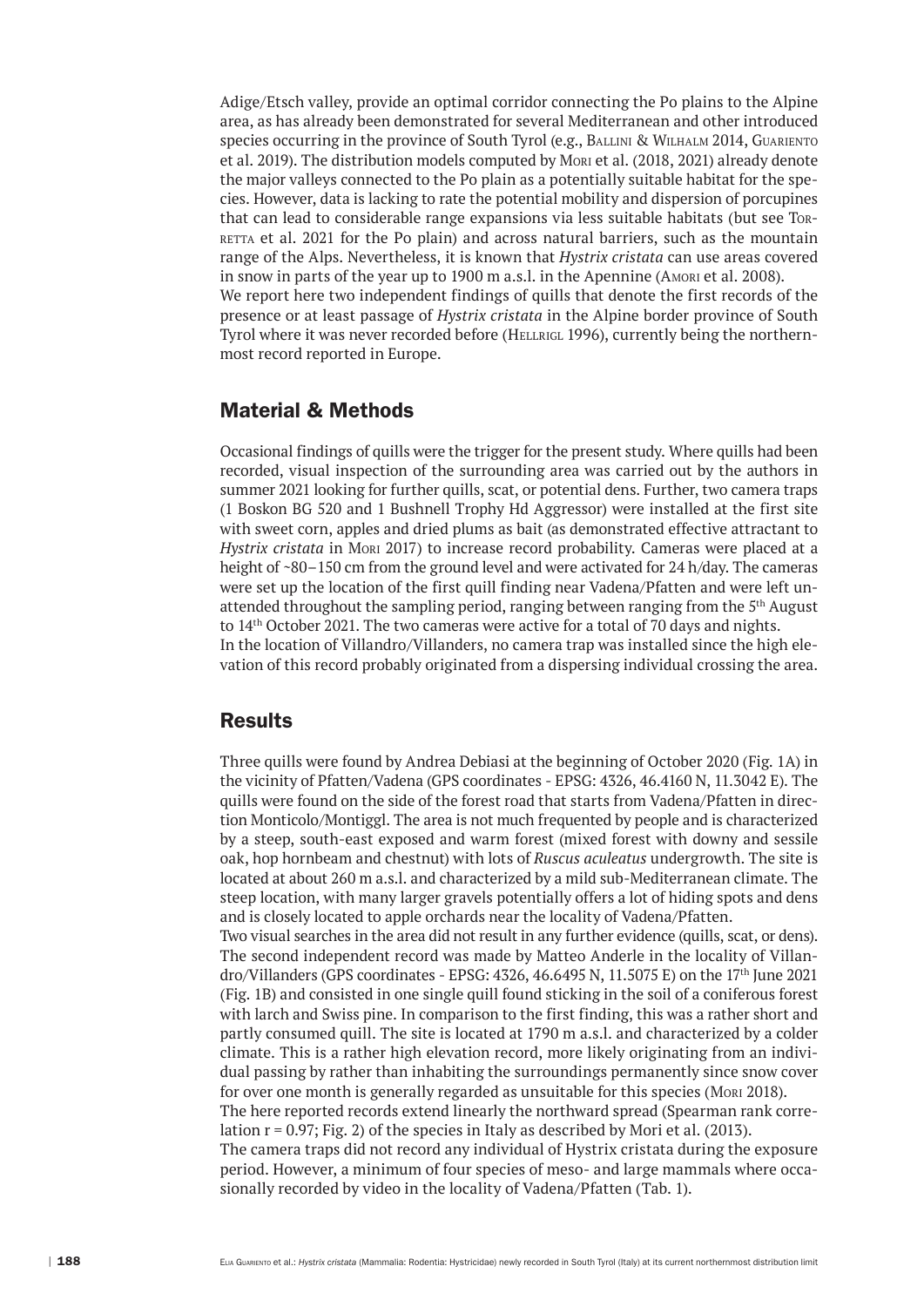

Fig. 1: A The quills found at the first location near Pfatten/Vadena (Picture by Andrea Debiasi). B. The single quill found in Villandro/Villanders at 1790 m a.s.l. (Picture by Matteo Anderle).



Fig. 2: Northward range expansion (modified from Mori et al. 2013) with the here reported findings in red that match perfectly the previously reported range expansion per time reported by Mori et al. (2013).

| Tab. 1: List of mammals recorded by two camera traps in the first location of quill records near the locality of Vadena/Pfatten |  |
|---------------------------------------------------------------------------------------------------------------------------------|--|
| (GPS coordinates - EPSG: 4326, 46.4160 N, 11.3042 E).                                                                           |  |

| Order        | Family     | <b>Scientific Name</b> |
|--------------|------------|------------------------|
| Artiodactyla | Cervidae   | Capreolus capreolus    |
| Carnivora    | Felidae    | Felis catus domesticus |
| Carnivora    | Mustelidae | Martes sp.             |
| Carnivora    | Mustelidae | Meles meles            |
| Carnivora    | Canidae    | Vulpes vulpes          |
| Carnivora    | Canidae    | Canis lupus familiaris |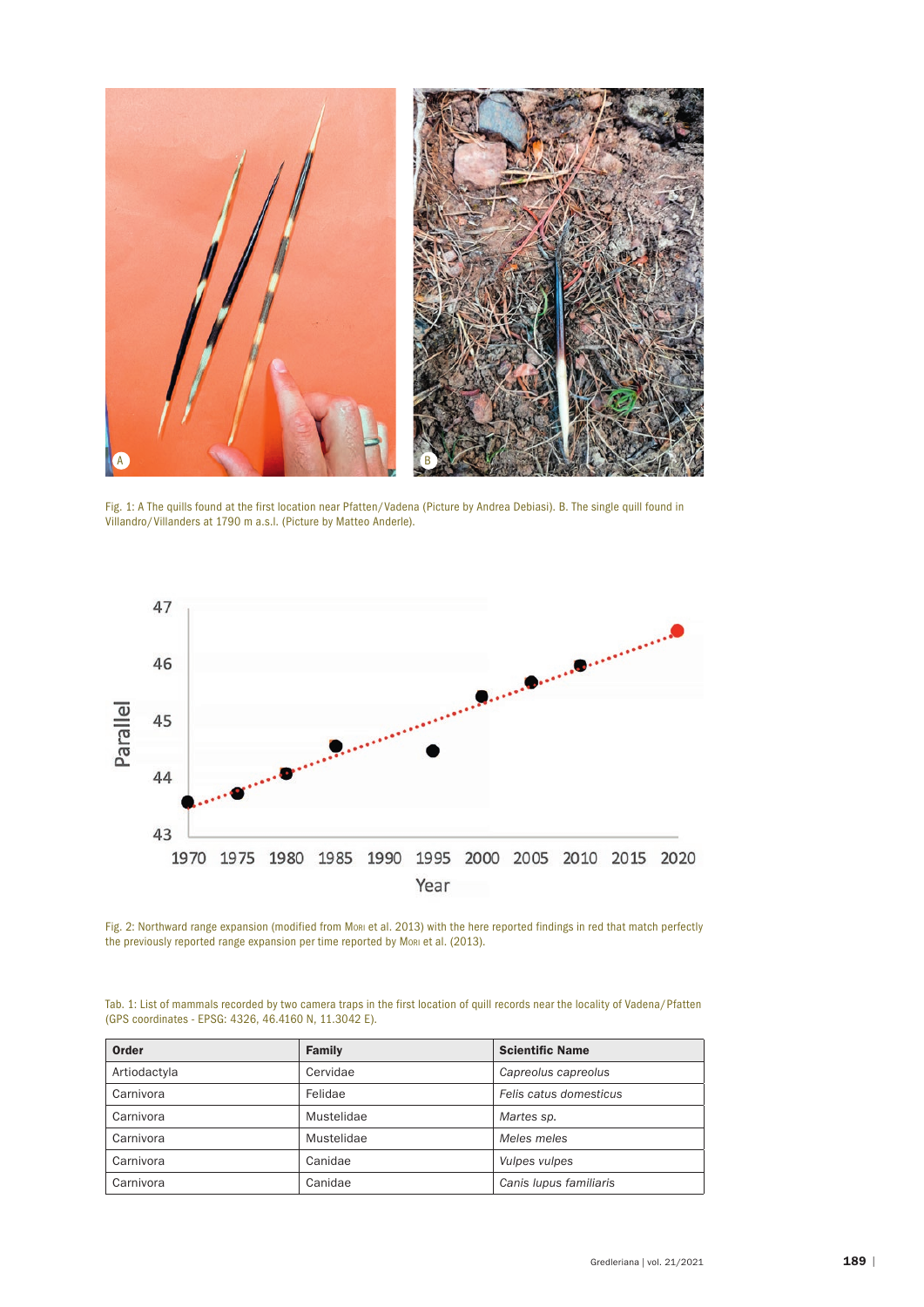# **Discussion**

The recorded occurrence of the species in South Tyrol is of major interest since it represents both the northernmost record that the species appears to have reached so far and one of the highest records in Europe (Amori & De Smet 2016, Capizzi 2021). The species can be expected to become persistent in the region, especially in the lower and warmer Adige/Etsch valley and the surrounding deciduous forests (Mori et al. 2018, 2021).

The here recorded quills were most likely from dispersing juveniles originating from the nearby province of Trento or region of Veneto, however, further investigations are required to assess the species persistence in the province. Interesting to note is that no records at the northern border of Trentino were reported so far that could be connected to our findings.

The first location close to Vadena/Pfatten is a suitable habitat for the species, well connected to the south with continuous woodlands and agricultural settings nearby for potential foraging (Lovari et al. 2017, Mori et al. 2018). The second record, however, indicates a potential spread or movement to higher elevations as well making a more consistent colonization of the Alpine arch more likely. If this movement already allows the species to cross the Alpine range and potentially colonize other countries of Central Europe (borders to Austria and Switzerland are at only 1150 to 1400 m a.s.l.) is still an open and interesting question that seems even more likely considering the records presented here.

However, it is important to note that the here reported records still are uncertain to a minor extent and a photographic record (such as a direct sighting or locating of other signs of the species' occurrence) or road kills would be helpful to confirm the species presence. Nevertheless, considering quills only is still regarded as a common approach to denote the presence of the species (Mori et al. 2013, TORRETTA et al. 2021) and we consider the here reported findings as an indication of the species occurrence in or passage through the province of South Tyrol. Finally, we assume that the quills originated form *Hystrix cristata*, as this is the species currently expanding its range north and occurring in the neighboring provinces. However, *H. indica* is also present in Italy with a limited distribution in the Marche region (Central Italy) and the differentiation from *H. cristata* would request a DNA analysis that has not been carried out so far (Mori et al. 2017b).

The presence of the species in the province of South Tyrol is of major importance since it is a protected species, and the nature conservation authorities as well as the public need to acknowledge its presence. This is especially important to guarantee pertinent protection, since unlawfully killings for meat consumptions are known, and the species foraging activity can cause conflicts in agricultural areas where raiding of vegetables and fruits are a common reported behavior (Lovari et al. 2017).

In conclusion, it appears that the spread of this species is continuing, and its presence can probably be expected in other alpine areas soon, maybe even in other European countries. With climate change proceeding, the habitat suitability in South Tyrol and the Alpine arch is predicted to increase even further (Mori et al. 2018), especially since the days of snow cover tend to decrease for large areas increasing the suitability for the species (TORRETTA et al. 2021).

### Acknowledgements

We would like to thank Giovanni Amori who provided valuable comments that significantly improved the manuscript. We also thank Julia Seeber for the language revision.